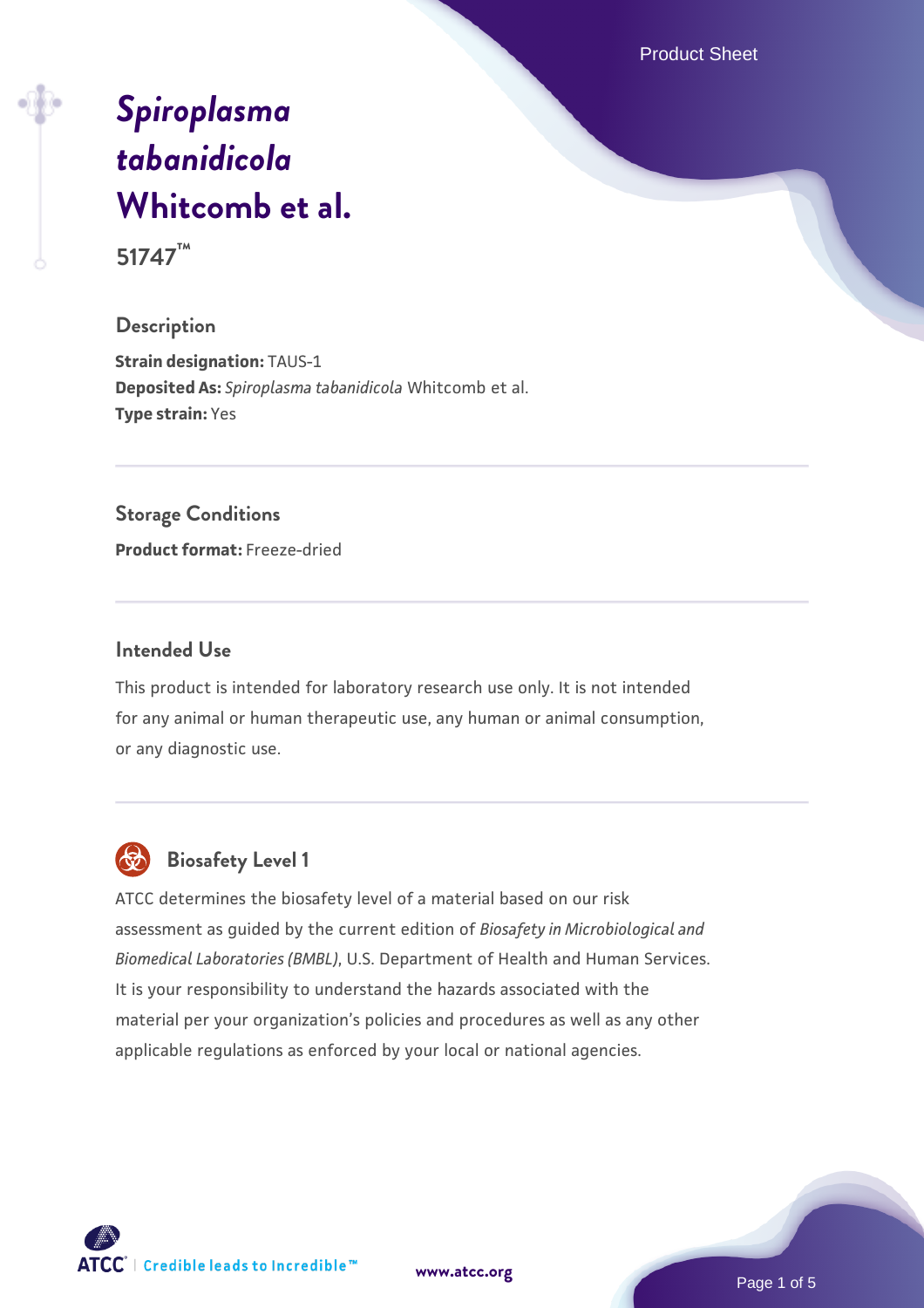# **[Spiroplasma tabanidicola](https://www.atcc.org/products/51747) [Whitcomb et al.](https://www.atcc.org/products/51747)** Product Sheet **51747**

ATCC highly recommends that appropriate personal protective equipment is always used when handling vials. For cultures that require storage in liquid nitrogen, it is important to note that some vials may leak when submersed in liquid nitrogen and will slowly fill with liquid nitrogen. Upon thawing, the conversion of the liquid nitrogen back to its gas phase may result in the vial exploding or blowing off its cap with dangerous force creating flying debris. Unless necessary, ATCC recommends that these cultures be stored in the vapor phase of liquid nitrogen rather than submersed in liquid nitrogen.

# **Certificate of Analysis**

For batch-specific test results, refer to the applicable certificate of analysis that can be found at www.atcc.org.

# **Growth Conditions**

**Medium:**  [ATCC Medium 1188: Spiroplasma medium MID \(ATCC medium 798\) with fresh](https://www.atcc.org/-/media/product-assets/documents/microbial-media-formulations/1/1/8/8/atcc-medium-1188.pdf?rev=f06e665a9601420f9022e6cbb14297d3) [yeast extract replaced by water](https://www.atcc.org/-/media/product-assets/documents/microbial-media-formulations/1/1/8/8/atcc-medium-1188.pdf?rev=f06e665a9601420f9022e6cbb14297d3) **Temperature:** 30°C

# **Material Citation**

If use of this material results in a scientific publication, please cite the material in the following manner: *Spiroplasma tabanidicola* Whitcomb et al. (ATCC 51747)

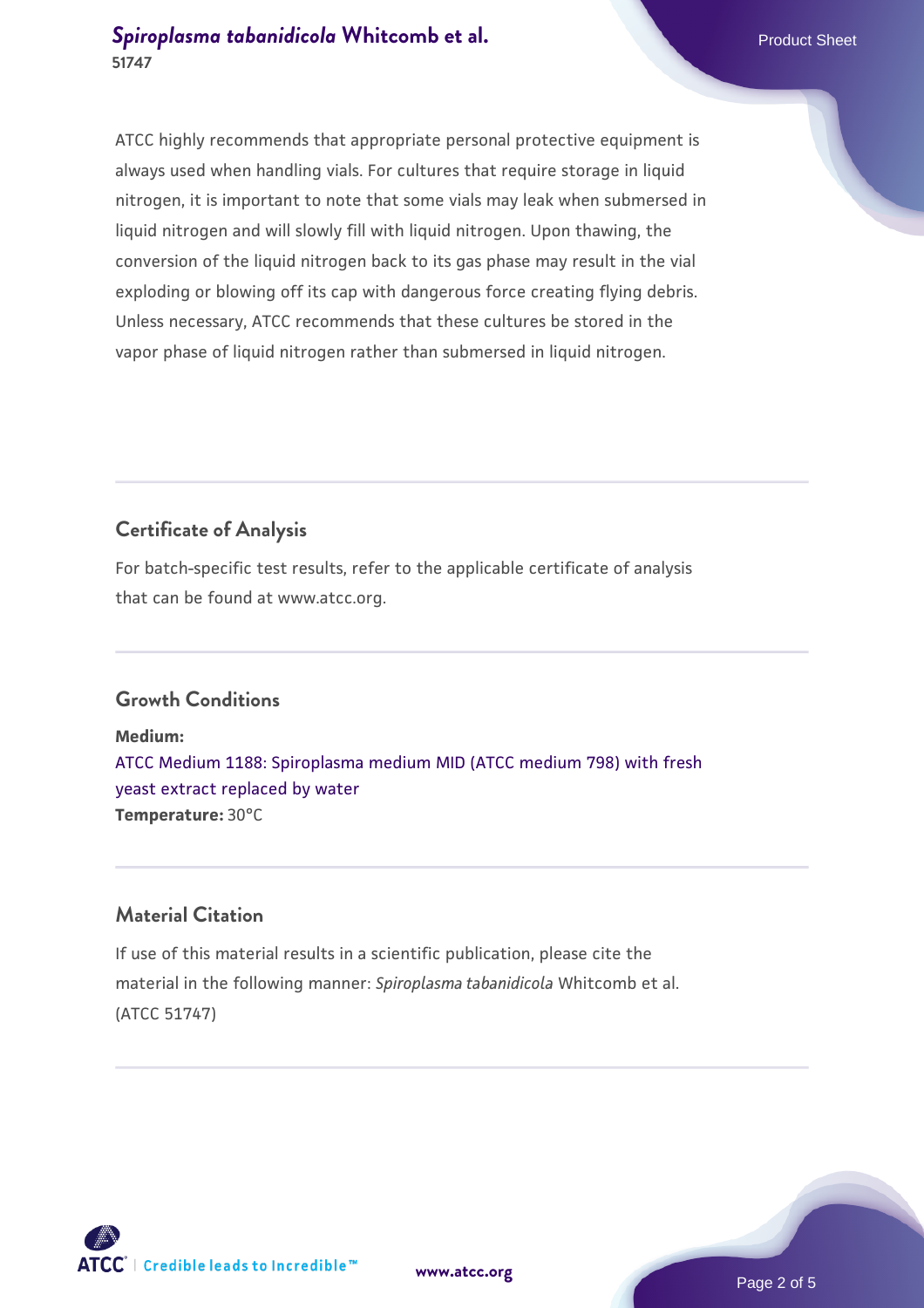### **[Spiroplasma tabanidicola](https://www.atcc.org/products/51747) [Whitcomb et al.](https://www.atcc.org/products/51747)** Product Sheet **51747**

### **References**

References and other information relating to this material are available at www.atcc.org.

### **Warranty**

The product is provided 'AS IS' and the viability of ATCC® products is warranted for 30 days from the date of shipment, provided that the customer has stored and handled the product according to the information included on the product information sheet, website, and Certificate of Analysis. For living cultures, ATCC lists the media formulation and reagents that have been found to be effective for the product. While other unspecified media and reagents may also produce satisfactory results, a change in the ATCC and/or depositor-recommended protocols may affect the recovery, growth, and/or function of the product. If an alternative medium formulation or reagent is used, the ATCC warranty for viability is no longer valid. Except as expressly set forth herein, no other warranties of any kind are provided, express or implied, including, but not limited to, any implied warranties of merchantability, fitness for a particular purpose, manufacture according to cGMP standards, typicality, safety, accuracy, and/or noninfringement.

# **Disclaimers**

This product is intended for laboratory research use only. It is not intended for any animal or human therapeutic use, any human or animal consumption, or any diagnostic use. Any proposed commercial use is prohibited without a license from ATCC.

While ATCC uses reasonable efforts to include accurate and up-to-date information on this product sheet, ATCC makes no warranties or representations as to its accuracy. Citations from scientific literature and

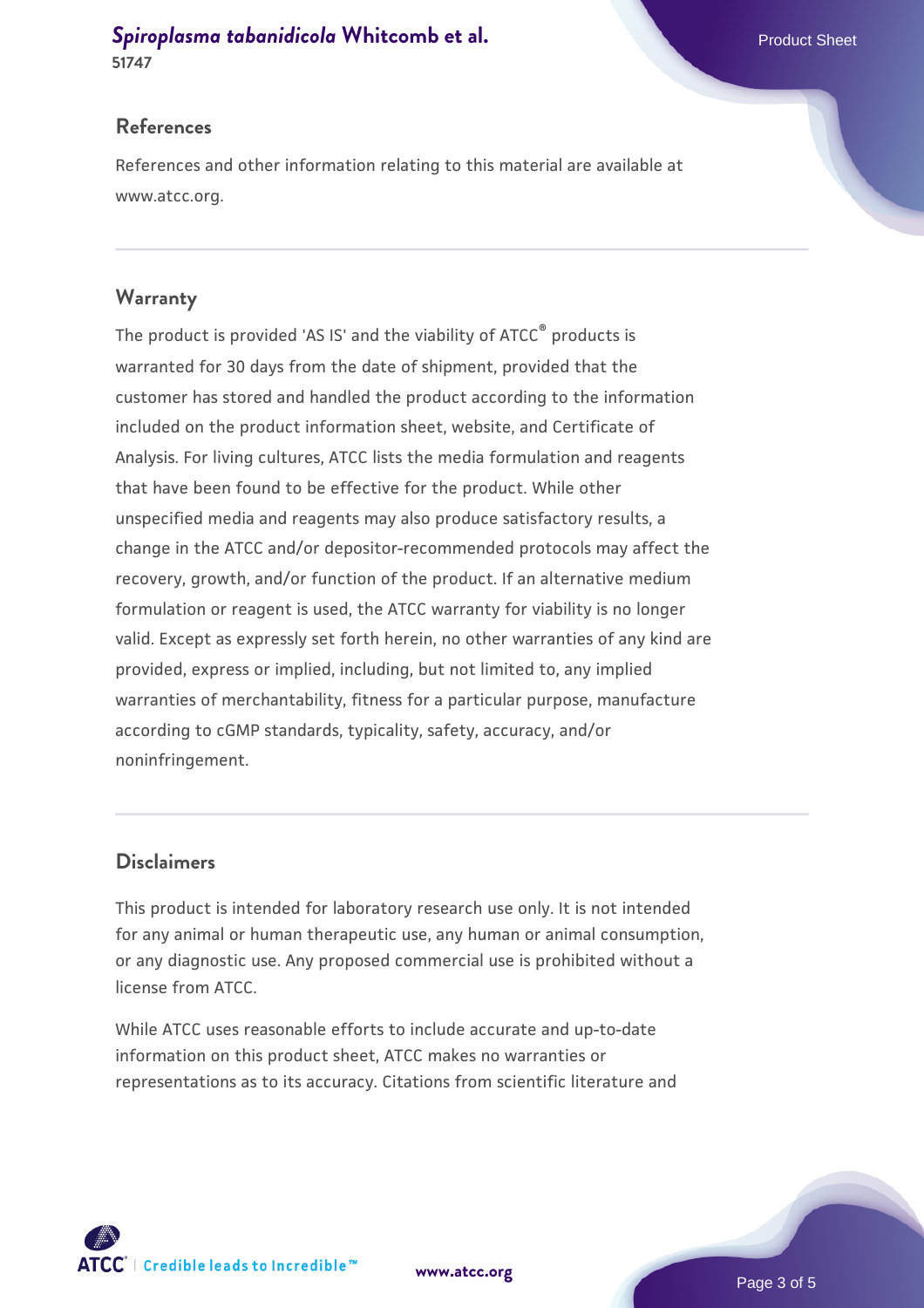patents are provided for informational purposes only. ATCC does not warrant that such information has been confirmed to be accurate or complete and the customer bears the sole responsibility of confirming the accuracy and completeness of any such information.

This product is sent on the condition that the customer is responsible for and assumes all risk and responsibility in connection with the receipt, handling, storage, disposal, and use of the ATCC product including without limitation taking all appropriate safety and handling precautions to minimize health or environmental risk. As a condition of receiving the material, the customer agrees that any activity undertaken with the ATCC product and any progeny or modifications will be conducted in compliance with all applicable laws, regulations, and guidelines. This product is provided 'AS IS' with no representations or warranties whatsoever except as expressly set forth herein and in no event shall ATCC, its parents, subsidiaries, directors, officers, agents, employees, assigns, successors, and affiliates be liable for indirect, special, incidental, or consequential damages of any kind in connection with or arising out of the customer's use of the product. While reasonable effort is made to ensure authenticity and reliability of materials on deposit, ATCC is not liable for damages arising from the misidentification or misrepresentation of such materials.

Please see the material transfer agreement (MTA) for further details regarding the use of this product. The MTA is available at www.atcc.org.

# **Copyright and Trademark Information**

© ATCC 2021. All rights reserved. ATCC is a registered trademark of the American Type Culture Collection.

### **Revision**

This information on this document was last updated on 2021-05-19